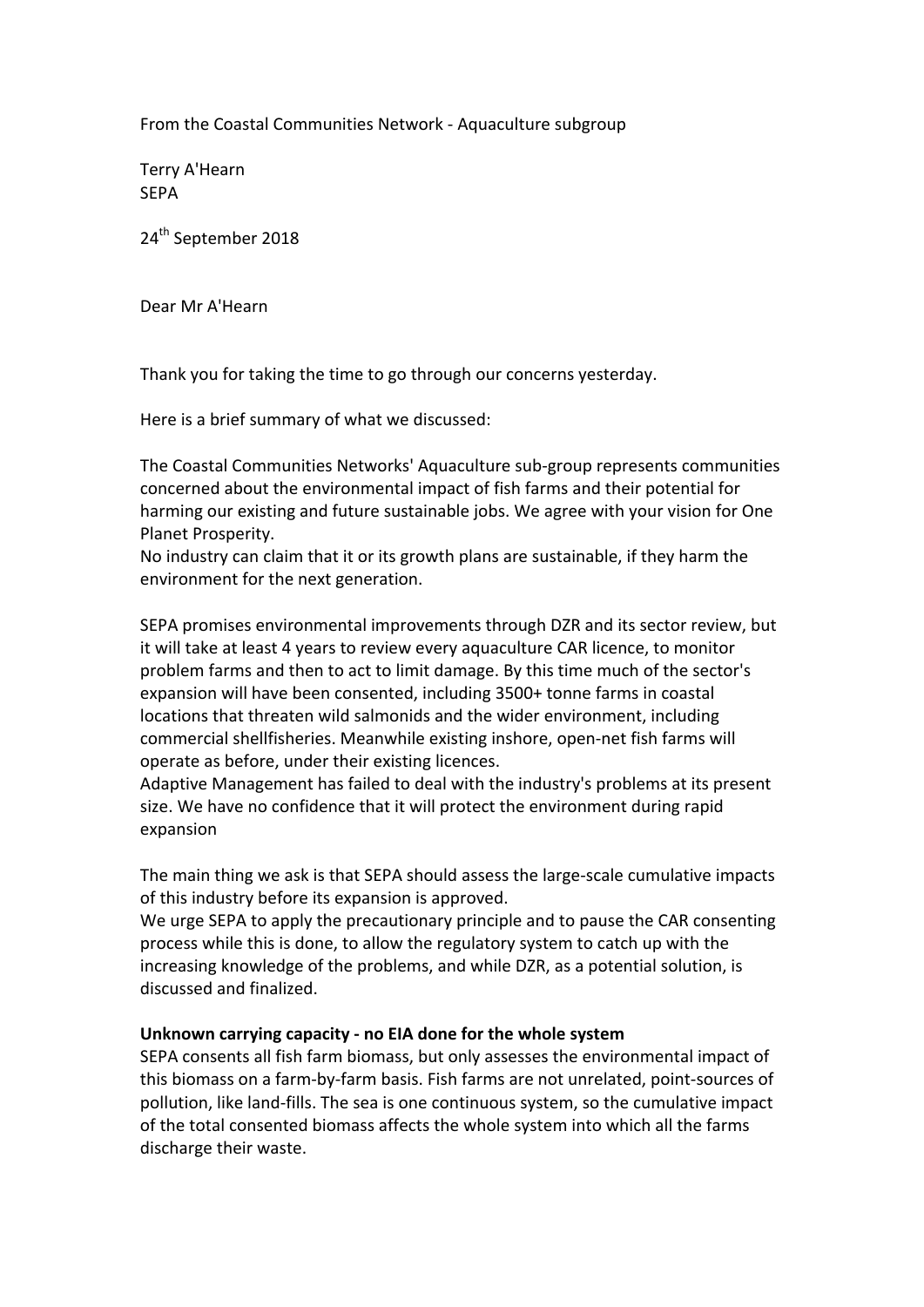Does SEPA know the carrying capacity of the sea in Scotland's 'Aquaculture Zone' for marine fish farming?

When asked by the REC Committee whether SNH knew this, Cathy Tilbrook (i/c aquaculture) replied, 'we are quite far from that'.

Changing to DZR and controlling the impact of larger farms by allowing them to expand until they each have an AZE of 0.5 km sq (which is larger than the AZEs of present farms) does nothing to assess their cumulative impact at the largest scale. Anne Anderson's August  $2^{nd}$  letter to Friends of the Sound of Jura says: *'There is no other single sector making discharges to the water environment which* have the same total cumulative extent of impacts as fish farms...' And that 'The approach used by SEPA accepts that the zone where impacts may occur *from fish farm discharges is generally very much larger than from discharges made from other industrial sectors.'*

In July we asked Marine Scotland and (this month) also asked the Cab Sec for the Environment to explain why the Government has never done a Strategic Environmental Assessment of the environmental and socio-economic impact of Government policies that support expansion of this industry. This is a legal requirement. They have not answered.

Have the environmental impacts of SEPA's policies for controlling the cumulative impact of pollution ever been tested by a Strategic Environmental Assessment?

#### **Unknown impacts on Priority Marine Features**

SNH told the REC committee that it does not survey marine life around fish farms, as the results would not be typical. Anne Anderson's letter tells us that SEPA does not check for impacts on sensitive marine life away from farms, except with occasional studies, eg at Fetlar and Shune, to inform policy.

The National Marine Plan protects all PMF species from developments that would adversely affect their national status but the Government's ongoing review of the protection from bottom-contacting fishing practices given to Priority Marine Feature species shows that SNH does not know the location of all these PMFs.

Autodepomod and Newdepomod modelling shows that much of the waste from some fish farms leaves the modeled domain; 99.2% at East Tarbert Bay (CAR/L/1161484) for instance, as modeled by Autodepomod.

The PAMP2 emamectin benzoate study showed a correlation between a 60% average decline crustacean abundance on a 'sea loch' scale, and the use of emamectin on farms. As you know, this effect covered a much larger spatial area than suggested by Autodepomod modelling results.

SEPA's hydrodynamic modelling studies at Shuna and Fetlar, show that waste from multiple farms accumulates away from all of them. At Fetlar, Andrew Berkeley told us the modelling shows an additional 1% or so of seabed is impacted outside the consented AZEs of the farms. SEPA's policy, of achieving environmental protection by limiting harm to an AZE, is failing when this happens.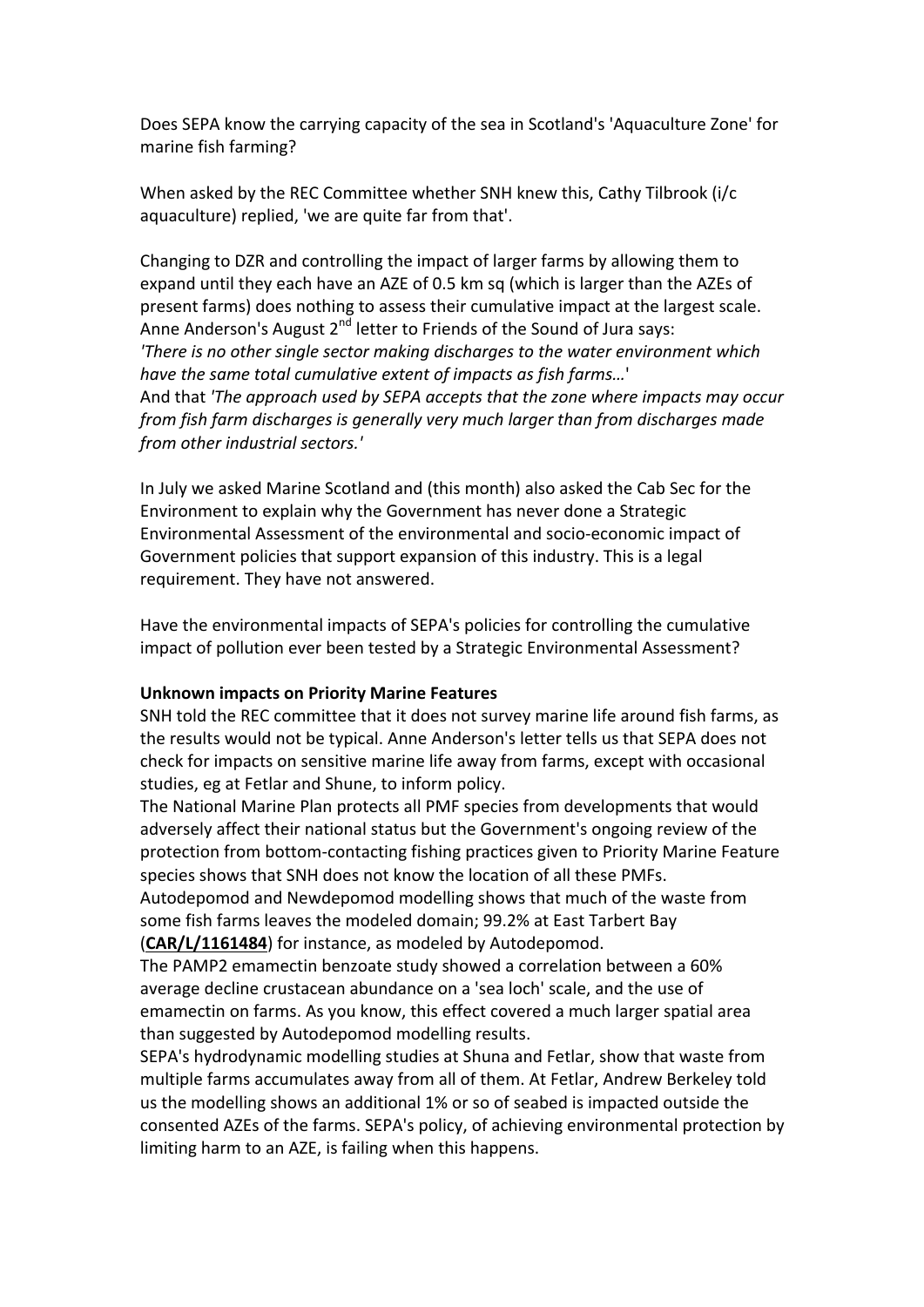Given that fish farms pollute areas outside their AZEs, and that SNH and SEPA do not know where all the PMFs are, how can SEPA know whether fish farm waste and chemicals are affecting their national status?

# **Unknown impacts on commercial species**

The same question applies to impacts on commercial species.

All licenced fish farm chemicals are very toxic to crustaceans (of course, since sea lice are crustaceans), even hydrogen peroxide, which SEPA presently more or less ignores. Norwegian research (the PestPuls study, which has collaborators at the University of Leicester)

(https://www.forskningsradet.no/prosjektbanken/#/project/NFR/267746/Sprak=en) shows that hydrogen peroxide kills 100% of commercially fished shrimps at 1/100 the dose used in fish farms, and kills many of them at  $1/1000$  the dose, such as might be experienced 1-2km from the farm. This distance estimate is contained in a PestPulse presentation that we can send you.

Quoting from the English abstract of the study's interim report:

*'The main conclusion is that a few hours exposure to AlphaMax (2 ng/L deltamethrin)* or Paramove (1.5 mg/L hydrogen peroxide) cause significantly increased mortality of shrimp. This means that the shrimp were affected at 1000 times diluted treatment *solution for salmon. Salmosan* (100 microgram azamethiphos per litre) was less toxic, *but tissue damage was observed in the hepatopancreas after exposure to 1000 times lower* concentration than used to treat the salmon (0.1 microgram/L).

In September representatives from the authorities, the industry and several research *institutes* were *invited to a workshop where the aim was to discuss if anti-parasitic chemicals used in salmon aquaculture can affect local populations of crustaceans. Results from PestPuls were presented and the conclusions from the group discussions* will be summarized and sent to the authorities. *IRIS* is leading the project and NIVA, *University of Leicester, DEBtox Research and Burridge Consulting Inc. are project partners. In addition, PestPuls has a national advisory board with representatives from the Norwegian authorities, the aquaculture industry and the Norwegian fishermen's association.'*

There is a great deal of other research on these impacts on crustaceans.

The aquaculture industry is unique in being licensed to dump such large quantities of untreated biocidal chemicals into the sea.

PestPuls found the impact to be worse when multiple chemicals are used as cocktails, as is often the case in Scotland as well.

This study was triggered by Norwegian fishermen reporting lower crustacean catches around fish farms. Fishermen in Wester Ross and the Outer Hebrides have reported the same thing, yet Anne Anderson told us (02/08/2018) 'SEPA *does not collect or produce data on crustacean fisheries or on the stocks that are pursued by fishermen.* SEPA has been aware either through direct reports or through information provided *indirectly* - for example in media stories of a possible change in crustacean abundance which may have been anecdotally linked to the use of sea louse medicines *such as emamectin benzoate.'* 

This of course includes the PAMP2 study on emamectin/Slice.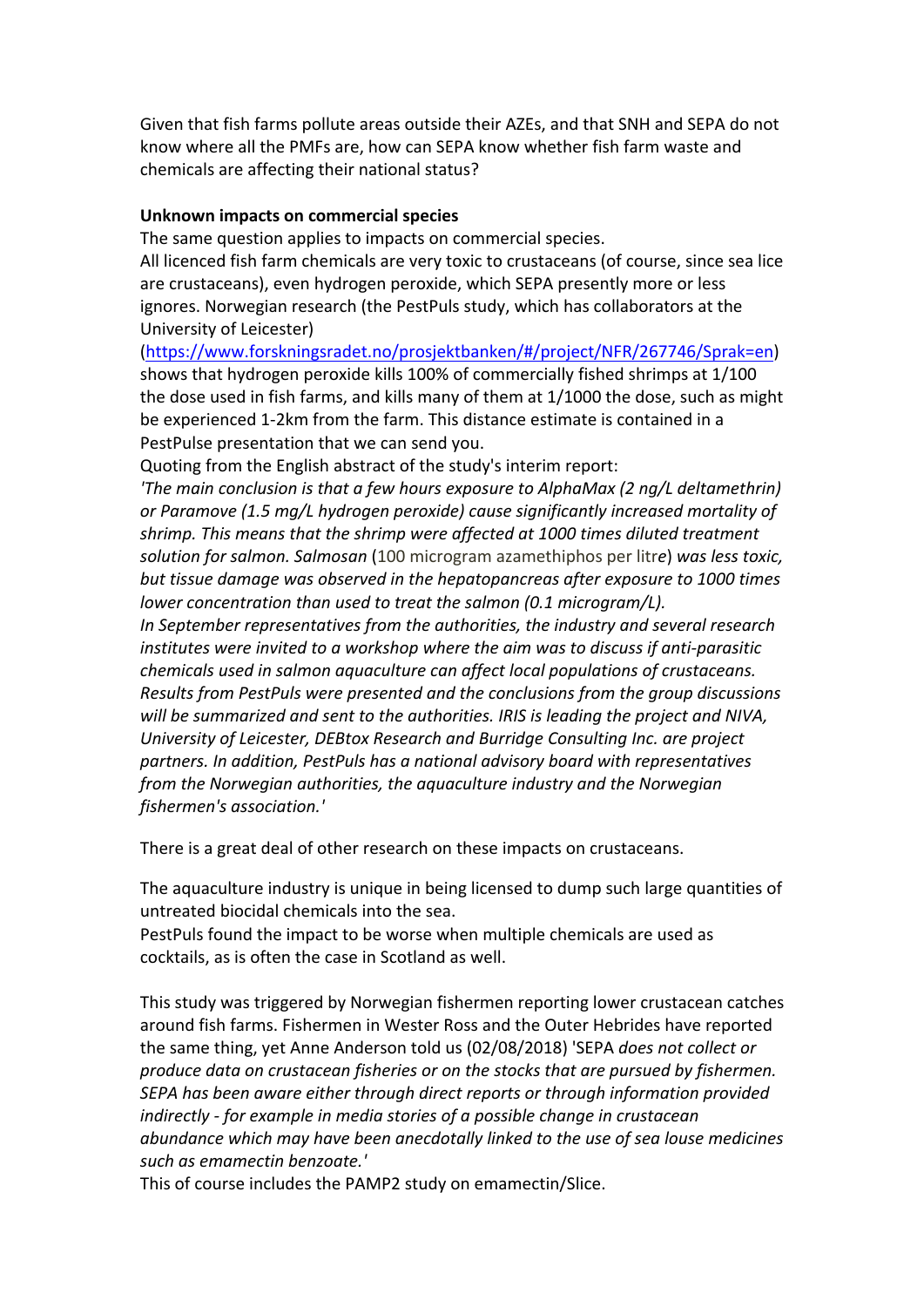What is SEPA doing to understand these impacts and to protect commerciallyimportant species?

What does SEPA know about the impacts of hydrogen peroxide on non-target species, and of 'cocktails' of chemicals?

#### **Unknown impact of dissolved nutrients on Harmful Algal Blooms**

Prof Tett told the ECCLR Committee that Harmful Algal Blooms (HABs) are natural events, triggered by dissolved nutrient changes far off shore. The SAMS report says the same thing. in 2016 HABs killed millions of farmed salmon in Chile. Even more wild fish, birds and even whales were found dead. These HABs decimated the economy and have been linked to nutrient loading of the sea caused by salmon farming. 

| <b>MAIN CAUSES OF REDUCED SURVIVAL</b> |                        |                        |                       |                   |  |  |
|----------------------------------------|------------------------|------------------------|-----------------------|-------------------|--|--|
|                                        |                        | <b>INFECTIOUS</b>      | <b>NON-INFECTIOUS</b> |                   |  |  |
|                                        | <b>FISH NUMBERS</b>    | <b>BIOMASS</b>         | <b>FISH NUMBERS</b>   | <b>BIOMASS</b>    |  |  |
|                                        | <b>HSMI</b>            | <b>Gill infections</b> | Algal blooms          | <b>Treatments</b> |  |  |
|                                        | <b>Gill infections</b> | <b>CMS</b>             | <b>Treatments</b>     | Algal blooms      |  |  |
| 3                                      | <b>CMS</b>             | <b>HSMI</b>            | Poor performers       | Poor performers   |  |  |
|                                        | PD                     | <b>PD</b>              | Handling              | Handling          |  |  |

Marine Harvest's Scottish 2016 annual report contained this table:

(HSMI, Heart and Skeletal Muscle Inflammation; CMS, Cardiomyopathy Syndrome; PD, Pancreas Disease)

Clearly algal blooms are having a big impact on the industry here too, if they are the number one non-infectious cause of death, by fish numbers, and the second most important cause of lost biomass.

The SAMS report says that 5-10% of the dissolved nitrogen in the Minch is already derived from salmon farming, and quotes Heath et al (2002) that nutrient inputs from aquaculture in parts of the west coast contribute more than 80% of landderived inputs.

The studies referred to by SAMS seem only to look at phytoplankton blooms but fish excrete ammonia from their gills, which is known to promote the growth of bacteria in the sea. These are linked to Harmful Algal Blooms.

HABs often cause shellfish closures in Scotland, especially in warm weather. Loch Roag, Lewis, where so many salmon died this summer, was also closed for shellfish harvesting because of toxic microorganisms. This causes economic losses in rural coastal communities of course, yet there seems to have been no serious study of whether fish farms cause or contribute to these events, or of the impact of doubling the industry's size.

As SNH admitted, the carrying capacity of our seas for aquaculture is unknown.

Will you, in SEPA, look closely at what is going on?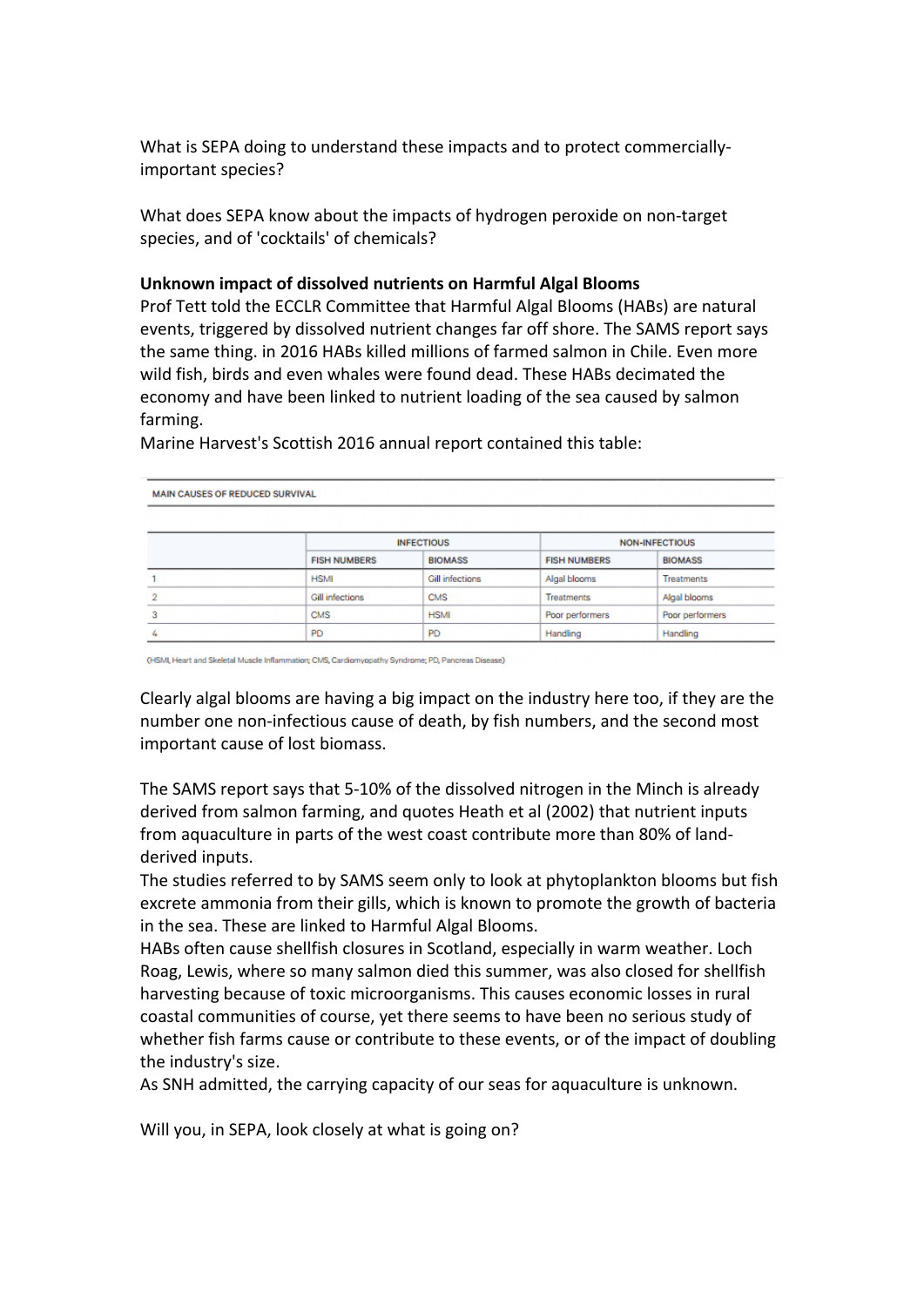# **Applying the Precautionary Principle**

At the UN's 1992 Rio 'Earth Summit' the UK signed the Convention on Biological Diversity. The preamble to the Convention says: 'where there is a threat of significant reduction or loss of biological diversity, lack of full scientific certainty should not be used as a reason for postponing measures to avoid or minimize such a threat.'

One part of this convention, legally-binding on the UK, is incorporated in the OSPAR Convention for the Protection of the Marine Environment of the North-East Atlantic: *'Preventive measures are to be taken when there are reasonable arounds for concern* that human activities may bring about hazards to human health, harm living resources and marine ecosystems, damage amenities or interfere with other *legitimate uses of the sea, even when there is no conclusive evidence of a causal relationship.* A lack of full scientific evidence must not postpone action to protect the *marine environment.'*

Roseanna Cunningham recently restated the Government's commitment to the Precautionary Principle (and to the 'polluter pays' principle, tackling pollution at source and to taking preventative action).

Yesterday, we discussed how SEPA applies the Precautionary Principle by setting conservative EQS levels for chemicals and that a lower interim EQS has been set for emamectin while the UK TAG reports on a new EQS. This lower interim level is supposed to apply to all new marine fish farms and to all those in qualifying protected areas. We believe that this has not been applied consistently and will send you more information, with specific examples.

How does SEPA apply the Precautionary Principle at a larger scale than farm by farm, to ensure the protection of the national status of PMFs, given that no agencies knows where they all are, and when pollution from fish farms is known to spread outside the monitored areas around fish farms?

How does SEPA apply the Precautionary Principle to protect commercially-important crustaceans, given that the fish farm chemicals dumped into the sea are known to affect them, but the location of the chemicals and organic pollution is not known or predicted once they leave the modelled domain of Autodepomod/Newdepomod?

How does SEPA apply the Precautionary Principle to prevent Harmful Algal Blooms occurring as a result of the dissolved nutrient loading from multiple farms, in particular dissolved ammonia/bacteria interactions?

# **Sea lice and SEPA's Biodiversity Duty**

Every UK public body has a duty to protect biodiversity when making decisions, for instance, under the Nature Conservation (Scotland) Act 2004, 'to further the *conservation of biodiversity so far as is consistent with the proper exercise of (its) functions.'*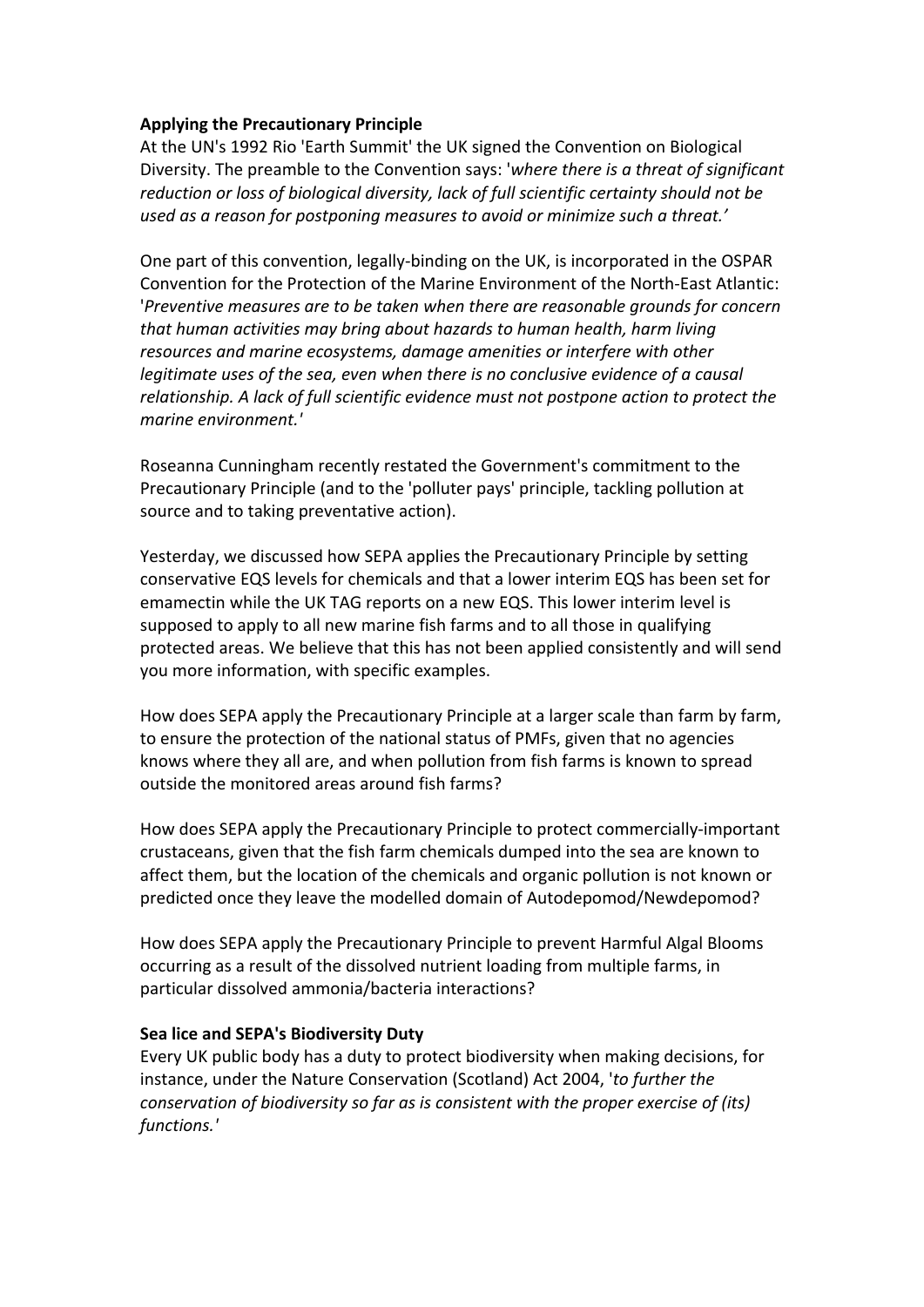As the Explanatory Notes to the 2004 Act states, the point of the biodiversity duty 'is *to* place the onus on public bodies **to take direct responsibility** for the impacts which their policies and operations may have on the natural environment.'

At our meeting with Anne Anderson in April 2018, she said SEPA's job is only to regulate pollution. Sea lice are not pollution as they are alive but, in open cage farms, the numbers of sea lice released into the sea is a direct consequence of the biomass of fish in the cages. Larger farms will release more sea lice. Marine Scotland and parts of the industry (eg Marine Harvest) accept that sea lice impact wild salmonids. Marine Scotland also points out that even if sea lice are kept below industry CoGP levels, 'adherence to the suggested criteria for treatment of sea *lice* on individual farm sites stipulated in the industry Code of Good Practice may not *necessarily prevent release of substantial numbers of lice from aquaculture installations.'*

Salmon and sea trout are both PMF species, and both are in decline. Several factors are causing this decline, possibly including global warming, but the decline is steepest in the 'aquaculture zone'. In Loch Roag, Lewis, this summer, tens of thousands of farmed salmon were being eaten alive by sea lice, and wild salmon were found dying in the nearby Blackwater River, with up to 700 sea lice per fish. There are multiple farms in Loch Roag, consented one-by-one by SEPA on the basis that their impact on the seabed was acceptable, but ignoring the effect of the total biomass of all those farms on sea lice numbers.

SEPA used to accept this responsibility, as its 2005 Fish Farm Manual shows: *'…in order to better protect wild salmonid stocks however, SEPA has adopted a*  Limiting Factor approach to consenting marine caged fish farms. SEPA may, in determining biomass limits for sites where proximity to important wild stocks is *considered as a significant issue, impose a biomass limit equivalent to that biomass* which can be effectively treated for sea lice infestations using an authorised sea lice *medicine.'*

Subsequent Acts of Parliament have not changed SEPA's biodiversity duty, but it no longer recognises its obligation to limit biomass to protect wild fish. Its latest Biodiversity Duty Report says nothing about salmon and sea trout.

The Fish Health Inspectorate is unable to limit farm biomass to protect wild salmonids, as it is only legally concerned with farmed fish. Once a farm has planning permission, neither Marine Scotland nor the Local Authority can modify its biomass for wild fish reasons. Only SEPA can do this.

The ECCLR Committee concluded that it, 'is not convinced SEPA (or any other agency) *is effectively monitoring the environmental impact of salmon fisheries...'* 

Would you please look at whether SEPA is fulfilling its statutory Biodiversity Duty to protect wild salmonids from sea lice, by failing to consider the cumulative impact of consenting biomass of multiple farms? Anne Anderson told us at the April meeting that SEPA had no responsibility in this respect, saying that it asks Marine Scotland for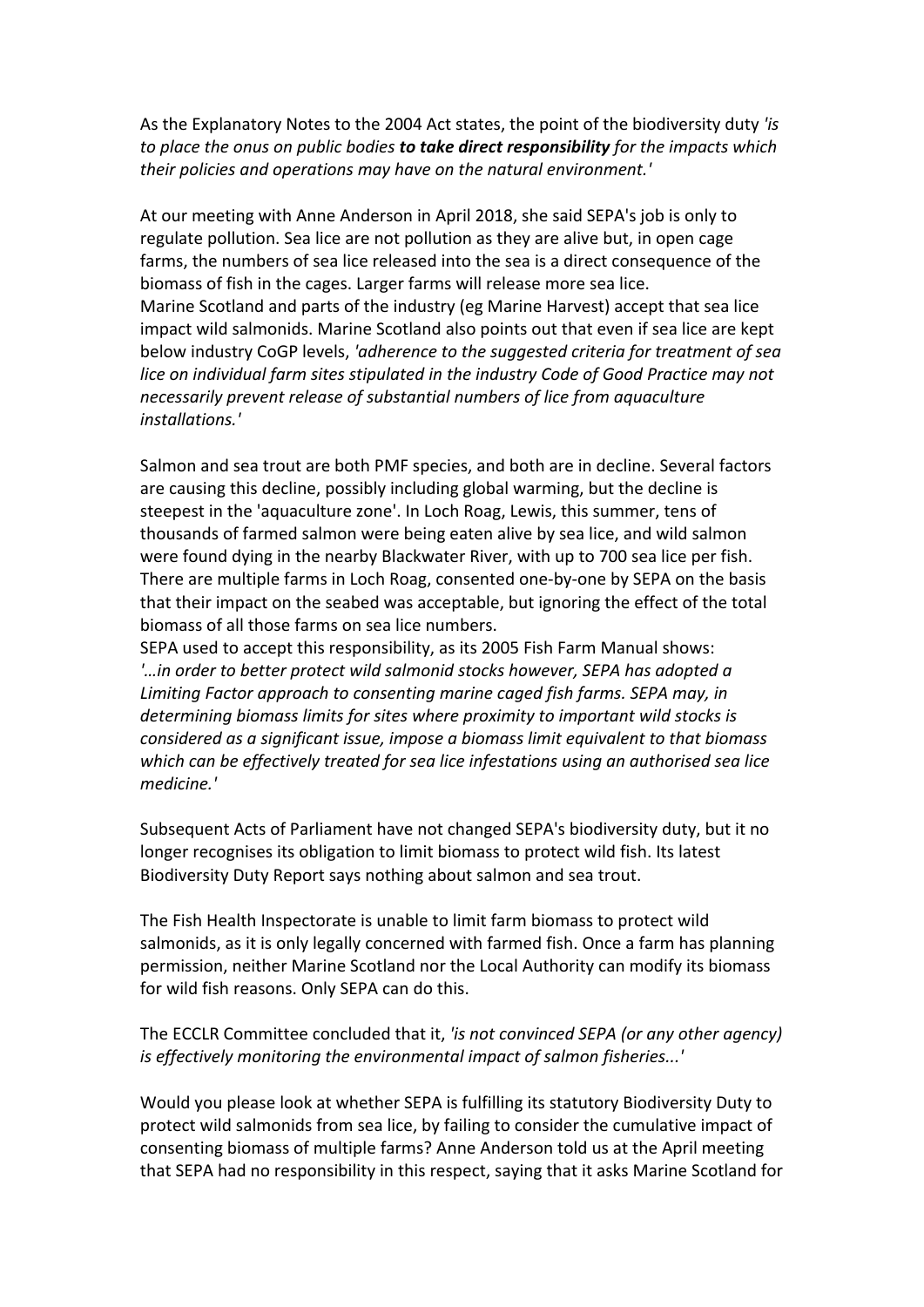advice instead, but Marine Scotland has failed to deliver Locational Guidance on the sensitivity of different parts of the Scottish coast for wild salmonids, an obligation of the National Marine Plan. It is now four years overdue. This failure is hindering Local Authorities too, in their ability to judge the impact of fish farms on wild salmonids. Argyll ands Bute's planners say that Marine Scotland gives non-committal advice on the significance of this impact. MS tell us they do not know how significant the impact is - a clear case for the Precautionary Perinciple.

The DZR plan to site larger fish farms in 'remote exposed' sites, in order to halt the rising pollution pressure on inshore waters (which is necessary), takes no account of where wild salmonids live. These farms are not necessarily far offshore, where there may be fewer wild salmonids. Dounie, in the Sound of Jura is an 'exposed site' but the proposed farm there would have been just 50-100m from the shore and only a few kilometres from a salmon breeding river, in a place used all year by sea trout,. BDNC Loch Shuna, given planning permission to expand to 3500t this August, is close to the same river and also in an area used by sea trout all year.

You wrote to Mr Dey of the ECCLR Committee (28/03/18), to explain that new farms should be located in 'exposed, dispersive environments where current speeds significantly reduce accumulation of waste on the sea bed' and added that *'…in practice, large farms would be limited to more exposed locations where the risk of infection with sea lice and other diseases can be less'.*

# This is wrong.

Adams et al *(Temporal variability in sea lice population connectivity and implications for regional management protocols.* T.P. Adams *et al.* SAMS. Aquaculture Environment Interactions Vol. 8: 585–596, 2016) have modelled the spread of sea lice larvae from fish farms. They found that viable larvae can be carried on currents from the Scottish mainland to the Outer Hebrides, while others could move in the opposite direction. The sea is one system. The effects of consenting all fish farms are cumulative. Siting larger farms in exposed places with stronger currents will spread sea lice further afield.

Closed containment solves the sea lice issue and contains all pollution too.

Please review SEPA's biodiversity responsibility to protect wild salmonids from sea lice.

#### **Why is an AZE acceptable at all?**

Yesterday, we discussed that AZEs are not unique to aquaculture, but that their size is. The degree of depletion of life permitted in the AZE is extraordinarily high: it is acceptable, across hundreds of thousands of square metres around each farm, to kill all life on the seabed apart from two species of polychaete burrowing worms, in order to keep the sediment aerated. Even then many farms fail or are borderline on their AZE standards. 

Anne Anderson explained that even such failures do not preclude expansion at those farms, under some circumstances. This was clearly seen to be the case at BDNC Loch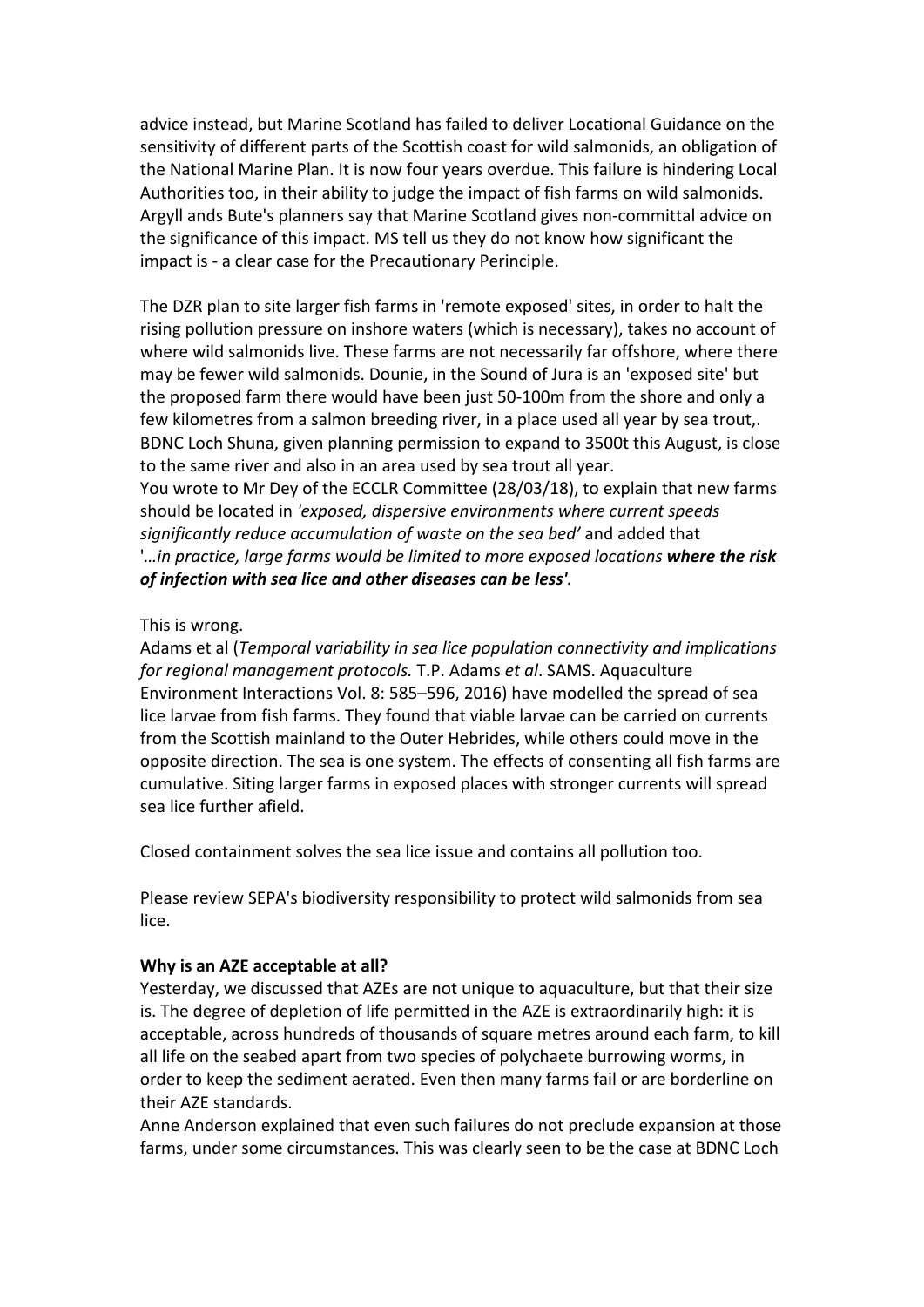Shuna, where the Local Authority gave permission for expansion to 3500t, despite its 2017 seabed monitoring report being borderline, at 2500t.

How can a farm improve on such performance when the only change being made is to increase biomass by 40%?

This expansion has no CAR licence vet but Marine Harvest's application to the Local Authority must have assured them that the seabed impact would be acceptable to SEPA. 

Marine Harvest has applied for a CAR licence to expand Poll na Gille, which is near BDNC Loch Shuna and discharges waste into the same waterbody. Pol na Gille was deliberately overstocked by Marine Harvest in 2017 to 2207t, when its licence was for 1500t. It has had 6 'borderline' seabed monitoring reports, 6 'unsatisfactory' and 2 'not acceptable' reports. MH has applied to expand it to 2500t (**CAR/L/1000800**).

SEPA's hydrodynamic study of the area around Shuna Island showed waste from up to seven farms (including these two) accumulating in some places outside all of their AZEs. 

#### **Why are companies applying to SEPA for 3500t farms?**

The 2500t cap on biomass per farm was imposed by the modelling limitations of Autodepomod. Newdepomod is said to be able to model the impact of farms with larger biomass, but has not been approved for use. Doesn't approval for this need to go beyond SEPA, given that the latest modelling guidance is still in draft form and has only been issued to industry, so the public cannot see how Newdepomnod works or understand its limitations, in order to comment.

Despite this, Muck (CAR/L/1109999), N Kilbrannan Sound (CAR/L/1168182) and perhaps others on the list of 16 MFF CAR licence applications, are for 3500 tonne farms. 

Marine Harvest has applied to A&BC for its N. and S. Carradale farms to expand to 3500t each.

The industry and the council apparently think it's going to be fine to have 3500t farms, before DZR has even been through its second consultation.

In addition, four farms in Loch Fyne have applied to Argyll and Bute Council for 'deletion of biomass limits'.

Does SEPA also allow biomass limits to be deleted? This is something that will not come in until DZR isn't it?

Newdepomod modelling at Muck shows that only a single emamectin treatment would be possible without breaching its EQS. Previously some farms have administered more than five such treatments in one production cycle. At N. Kilbrannan Sound, the Newdepomod results show that only enough emamectin could be used to treat 2400t of the proposed 3500t farm. Treating only some of the fish would be pointless. How is realistic to apply for a CAR licence on this basis? Cleaner fish and new physical treatments are not proving that effective.

We are reassured to understand from you that none of the 3500t CAR applications will be considered until DZR is finalised. This is correct isn't it?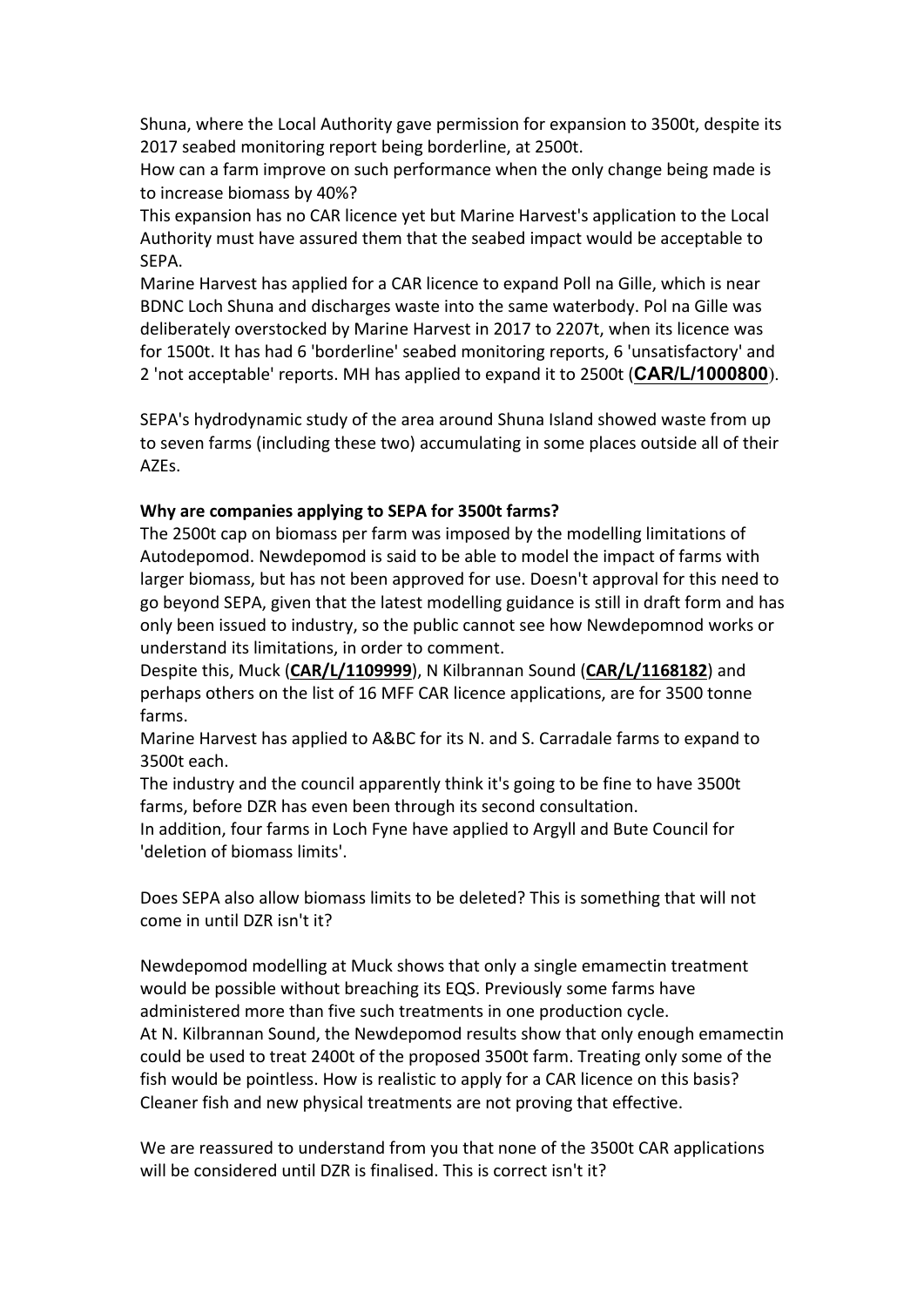Meanwhile, why is Autodepomod still being used to assess sites such as East Tarbert Bay (CAR/L/1161484) which is described as 'highly dispersive' in its application? It says that 99.2% of waste would leave the Autodepomod modelled domain. This model makes no allowance for seabed slope, for high current flow, for storms resuspending sediment, for any of the exported material re-entering the small modelled domain when the tide changes, and it bases a whole year's sediment transport and deposition on only 15 day's data, deliberately collected when the wind speed is low. It cannot assess multiple chemical treatments or the cumulative effects of other farms further away than 500m.

Anne Anderson and others have told us repeatedly that none of this matters because Autodepomod is only used for 'risk-screening', but this is clearly not the case. Its predictions are displayed as maps showing deposition. These are sent by applicants to the Local Authority planners, who look at maps as showing something real. So do the public. Autodepomod's maps in the above cases are a misleading fiction. 

The CAR application for a two cage 515t fish farm at Gravir West, Lewis **(CAR/L/1166445)** is actually adding two cages to a 2500t farm only 200m away. Yet Autodepomod's deposition maps show no overlap at all between the footprint of the two farms. This is utterly unrealistic. The total biomass would of course exceed the 2500t limit of Autodepomod's modelling ability.

Autodepomod should be discontinued now and no new CAR applications using it should be considered.

Will you stop accepting new applications while this regulatory and modelling muddle is resolved?

Also, as you now know that the cumulative impacts of multiple farms are so complex and potentially damaging, can you not make it a requirement that hydrodynamic modelling is used whenever a new farm or an expansion is requested?

# **Non-compliance**

The SPICe report for the Parliamentary Inquiry into the environmental impact of salmon farming quoted Sepaview, saying that in 2015 there was 21% noncompliance with aquaculture licence terms. Anne Anderson confirmed that 'The *current level of non-compliance in the finfish sector is not acceptable'* (02/08/2018).

Despite this she also confirmed that: 'No marine cage fish farm licences have been *revoked by SEPA for persistent breach of licence terms and there have not been any* successful prosecutions of marine cage fish farm operators for non-compliance with *licence conditions in the recent past.'* 

We can see the argument for SEPA having a better and more collaborative relationship with the industry, but it is hard not to draw the conclusion that this has been extended to letting companies off the hook when they transgress. The rules are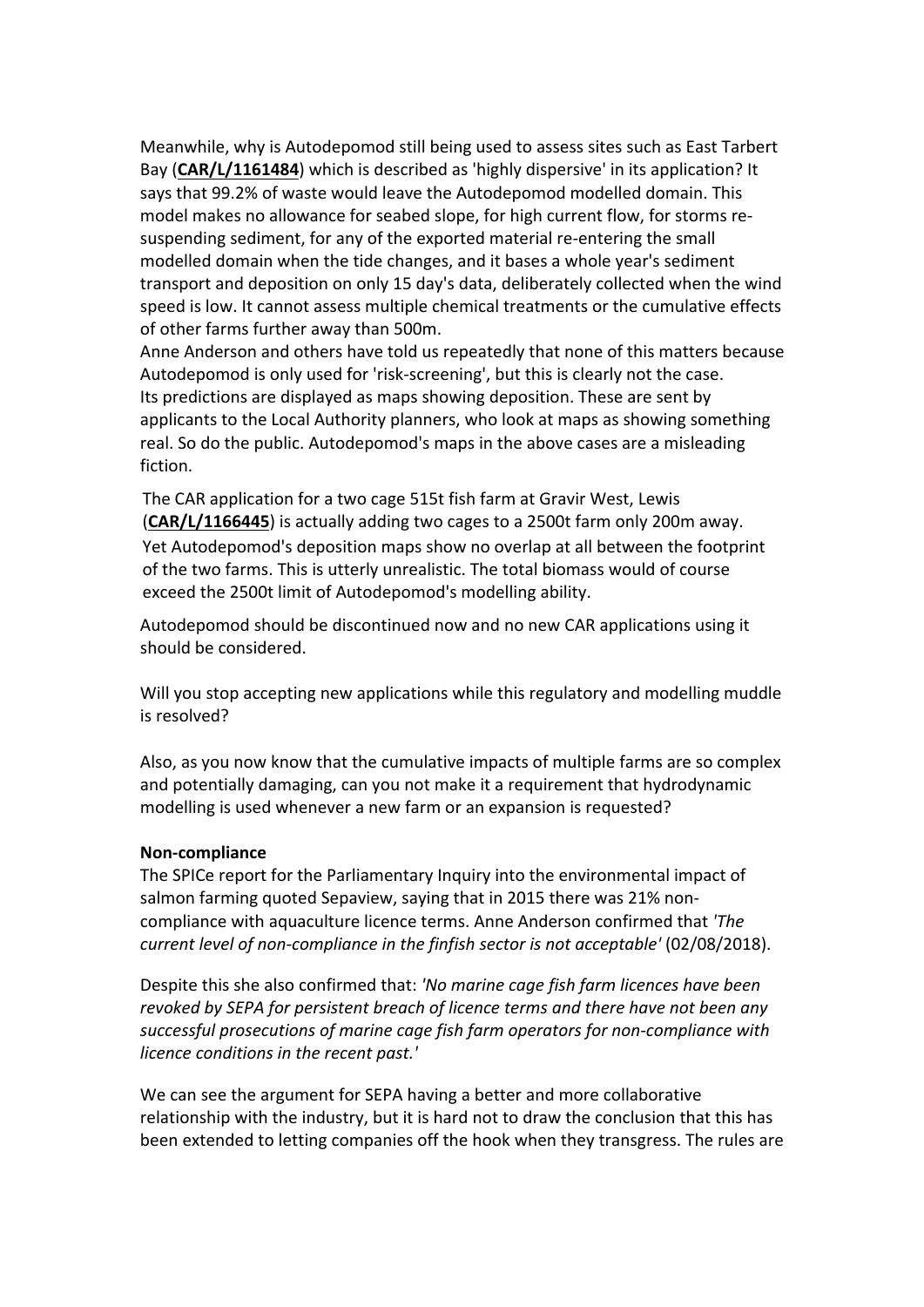generous already, with uniquely large AZEs and licences to dump untreated biocial chemicals into the sea.

You can see why our communities have lost trust in the regulator. Having your Head of Compliance leave to work for the SSPO, having been party to every confidential discussion about DZR and the future shape of regulation makes this even worse.

We discussed the limitations of relying on the industry to self-report the harm it is doing to the environment, and that self-reported data is not admissible as evidence in court. Roseanna Cunningham and Anne Anderson have assured us that this does not matter as that data can flag up a problem, allowing SEPA to collect its own evidence. This may be true of accidental breaches but self-reported data will not reveal deliberate fraud.

We discussed the allegations of such fraud that we have been sent by an employee of one fish farming company, saying that this company deliberately overstocks its farms, keeping one official set of records to shows SEPA, FHI etc, and a second secret set showing the higher biomass, amounts of feed, pesticides etc. Anne Anderson ignored this when we wrote to her about it in April. Perhaps she did not read the letter thoroughly.

In her reply she did confirm that the biomass on farms is largely judged by believing what the farming companies say. Yesterday, we talked about several farms in Loch Fyne applying for retrospective planning permission for larger biomasses. Presumably they were in breach of CAR licences too?

We would be happy to join you in three-way discussions with aquaculture firms, but we would want to see evidence that the present culture of allowing non-compliance with the rules has come to an end. The regulator in Norway charges very substantial fines for licence term breaches.

It seemed from the DZR consultation that SEPA was proposing to collect more of its own data on environmental impacts. Later, to Mr Dey, you suggested that the industry is resisting this, because of biosecurity concerns about moving boats and monitoring equipment from farm to farm. The industry moves thermolicers, wellboats etc between farms all the time of course.

It seems entirely consistent with 'polluter pays' that SEPA could extract a levy from firms to pay for its own independent monitoring services.

It is essential to repair much needed public trust in the regulator and the industry, which have both been reluctant to disclose their plans, methods and their environmental consequences. We discussed the vital need to publish all documents relating to fish farm monitoring, in close to real time. Having to resort to FOI requests in order to see documents is a waste of everyone's time.

#### **Best practice**

The industry's pollution and sea lice problems would be solved, and your regulatory/compliance burden would be much reduced, if farms stopped using open nets. They are not best practice and, as you know, Norway is moving new farms to close containment. This is consistent with One Planet Prosperity.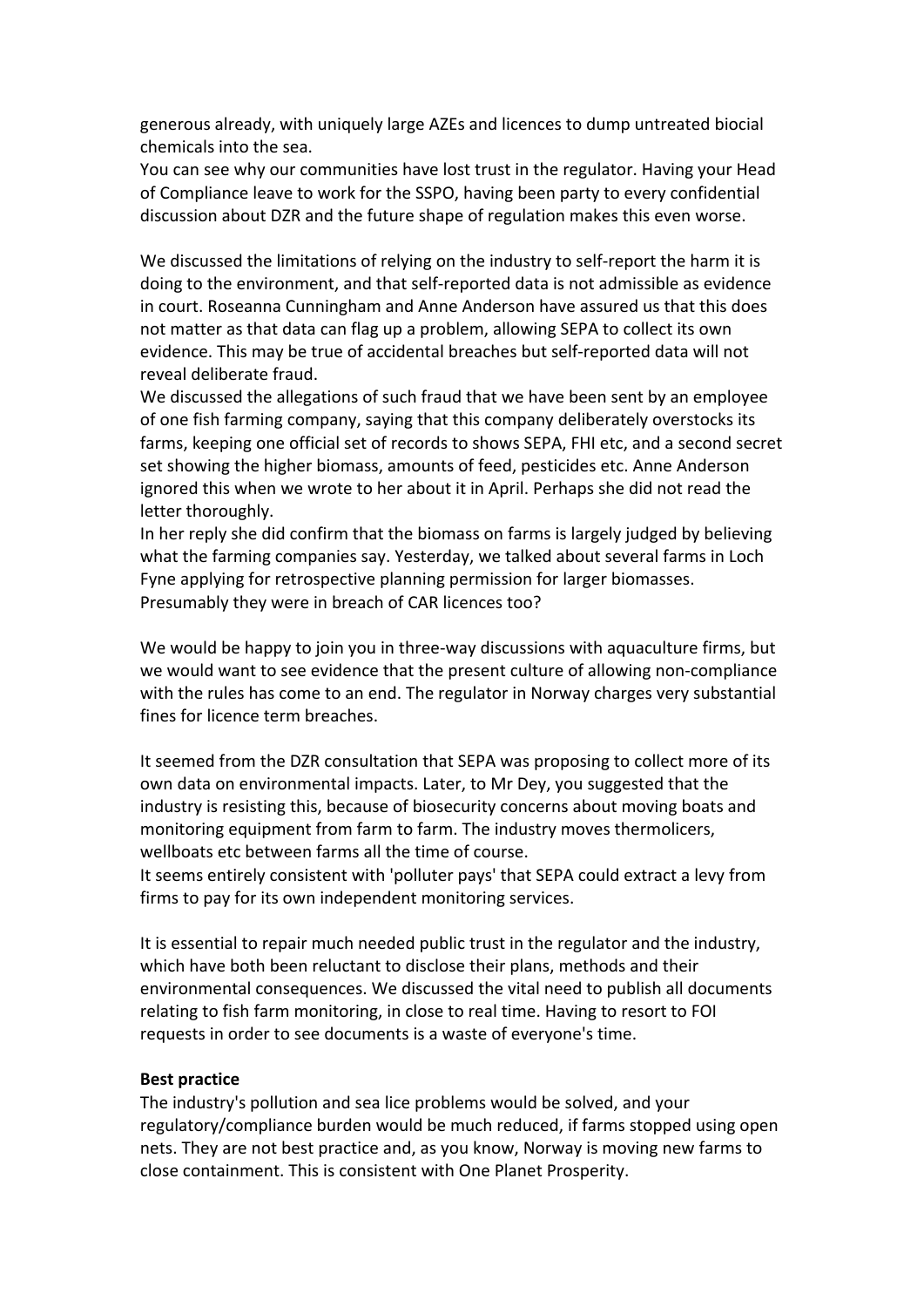In 2016 Akvafuture harvested 2000 tonnes of salmon from its closed containment farm, without any sea lice or the need to treat fish with pesticides. They capture organic waste and turn it into biogas. The farm is also powered by hydroelectricity. (https://www.akvafuture.com/)

Aquaculture is a highly profitable industry. This year Marine Harvest's operating revenue will exceed 1 billion Euros. It can afford to adopt best practice here, as it is doing in Norway.

What can SEPA do to make this happen? How can we help?

# **Claims to be one of the lowest carbon foods**

This is a common claim of the industry, much repeated by Mr Ewing. To redress that, and given that your sector review is look at the whole industry from 'egg to plate', we thought you might be interested in the following details, which we have also sent to Roseanna Cunningham.

The industry claims that farming salmon in open cages is sustainable and that this way of producing protein has one of the lowest carbon footprints. The sustainability claim falls apart in the light of the industry's plans to double its capacity. Farmed salmon are fed other fish, such as anchovies caught off Peru in a fishery that is already at its conservation limit, or other species caught more locally - such as sandeels; vital to puffins and other seabirds that are now in serious decline for lack of food. Soya and palm oil has been substituted for fish to the maximum extent the Scottish industry will support, before its customers complain that its products are unnatural. Soya or palm oil cannot be 100% certified as causing no deforestation. The industry now wants to feed fish GM canola with omega-3 producing genes inserted, and is turning increasingly to using Antarctic krill, adding enormous  $CO<sup>2</sup>$ emissions by unsustainably fishing down the food chain, halfway around the world. Feeding insects to salmon would make more sense.

This is not a low carbon industry. The following table shows how many units of  $\text{CO}^2$ releasing fossil fuel energy are used by different farming methods to produce each unit of energy in edible food. (From *Salmon & Sustainability: The Biophysical Cost of Producing Salmon Through the Commercial Salmon Fishery and the Intensive Salmon Culture Industry*. PH Tyedmers, PhD Thesis. University of British Columbia. 2000)

| Food production system                 | Amount of energy and    |  |
|----------------------------------------|-------------------------|--|
|                                        | carbon used per unit of |  |
|                                        | edible food energy      |  |
| Third world farmers                    | 0.01                    |  |
| First world vegetable production       | $1 - 3$                 |  |
| Commercially caught coho salmon (B.C.) | 13.5                    |  |
| Milk (USA)                             | 14.1                    |  |
| Swine (USA)                            | 17.9                    |  |
| Commercial cod fishery (USA)           | 20.0                    |  |
| Chicken (USA)                          | 26.3                    |  |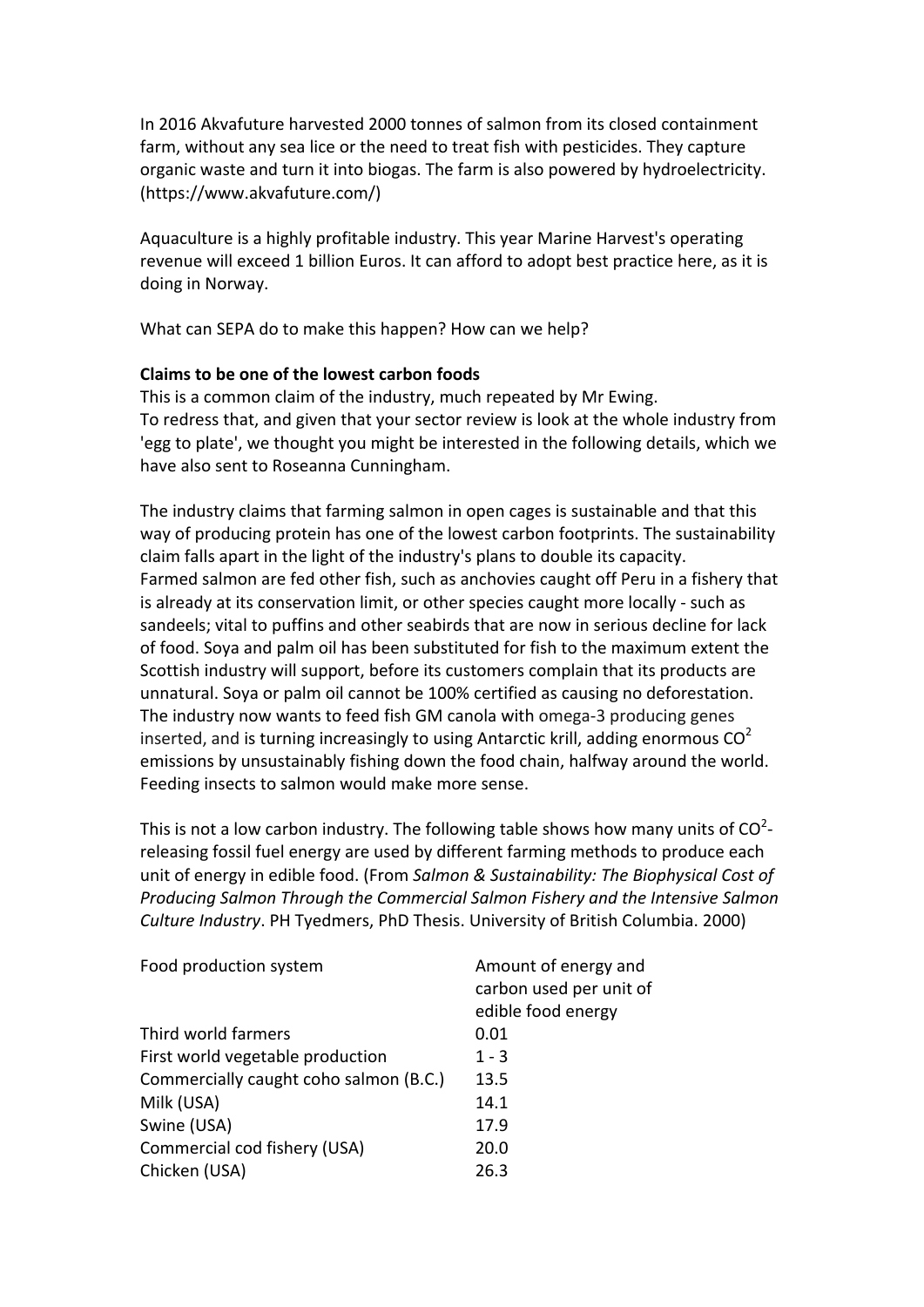| Eggs (USA)                                  | 26.3 |
|---------------------------------------------|------|
| Lamb (USA)                                  | 50.0 |
| <b>Intensively cultured Atlantic salmon</b> | 50.0 |
| Beef (USA)                                  | 52.6 |

Tyedmers' calculations show that the sea cage salmon farming system requires about 50 times more fossil fuel energy than is contained in the salmon, as edible food energy. This is less carbon and energy efficient than many other food production systems, except for some other intensive aquaculture systems and intensive beef production. It is definitely not the most efficient food production system. 

Food energy calculations, using the Scottish salmon farming industries' production figures and fish feed manufacturer's feed composition data (cross-checked with data from the USDA, FAO and the UK governments food consumption surveys), show that in 2015 salmon feed contained 6.67 times the food energy contained in the harvested salmon. In 2016 it contained 7.40 times the food energy. It would be c.7x more efficient for humans to eat the ingredients of the salmon food.

In its latest sustainability report, the salmon feed production company BioMar, which has a factory at Grangemouth, says it bought 19,400 tonnes of Antarctic krill and 19,500 tonnes of sandeels. In total it bought 304,000 tonnes of fish, for fish meal and oil, of which 77,000 were fish trimmings from other fisheries, so it used almost a quarter of a million tonnes of wild fish and krill to make salmon food that year. The European salmon farming industry requires a marine support area for feed estimated at 40,000 to 50,000 times the area of cultivation and is equivalent to about 90% of the primary production of the fishing area of the North Sea (Naylor et *al., 1998)*.

BioMar also says that 1.6 tonnes of  $CO<sup>2</sup>$  are emitted for every tonne of feed it produces. 

The industry's carbon footprint argument seems to be based on one 2011 paper: '*Marine Finfish: Super-Chickens of the Sea?*' O. Torrissen (Nordland Faculty of Biosciences & Aquaculture, Norway) *et al.* Reviews in Fisheries Science, 19(3):257– 278, 2011. This paper gives these CO<sup>2</sup> equivalents, 'in terms of calculations based in *relation to edible product': 'Atlantic salmon (farmina) shows an emission comparable to wild-caught Atlantic cod and chicken while substantially less than* beef and pork'

*It also says that Scotland's salmon farming emits almost twice as much CO<sup>2</sup> as Norway's: '1.78 kg CO<sup>2</sup> eq/kg* (whole weight) for Norwegian-produced salmon, to 3.27 CO<sup>2</sup> eq/kg (whole weight) for fish produced in the United Kingdom (Pelletier et al., 2009), explaining this by 'the higher use of marine resources for fish produced in *the United Kingdom*.'

The  $CO<sup>2</sup>$  emissions from salmon feed production must be added to those from running the farming operations, and should include the c. 25% of Scottish salmon that are fed but die before harvest, the 146,000 or so that escape each year, and the many more that are discarded at processing - according to the '*super-chicken'* paper